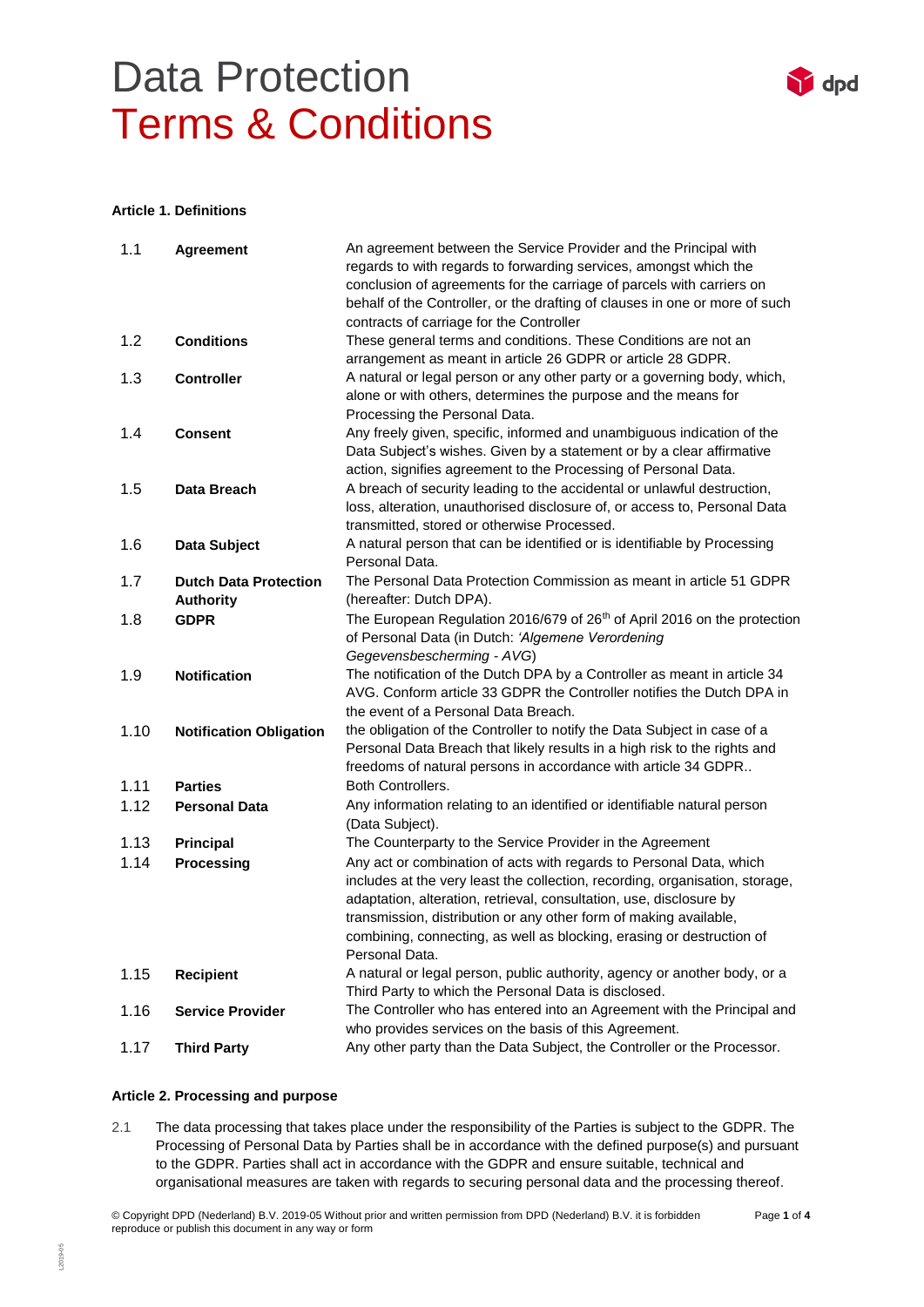

- 2.2 The services provided by the Service Provider do not primarily consist of Processing Personal Data. The Processing derives from the forwarding services by the Service Provider. Because the Service Provider determines the type of Personal Data, the term and manner in which the Personal Data is Processed and stored with regards to the forwarding services, the Service Provider has the actual control over the stored Personal Data. As such, the Service Provider is a Controller.
- 2.3 The Principal is a Controller due to its commercial activities. The Service Provider receives the Personal Data from the Principal and the Data Subject for the performance of its obligations arising from the Agreement with the Principal (Article 6 paragraph 1 b GDPR).
- 2.4 Parties are individually responsible to the Processing that takes place under their care.
- 2.5 The purpose of the Processing is as follows:
	- a. to allow Service Provider to perform the forwarding services, or to conclude contracts for the carriage of parcels with carriers on behalf of the Principal, or to draft a clause in one or more of such contracts of carriage;
	- b. to comply with the law and regulations.
- 2.6 The following information applies to the Processing in accordance with these Conditions.

| Categories of Data Subjects | Principal                                                               |
|-----------------------------|-------------------------------------------------------------------------|
|                             | Consignee                                                               |
| Categories of Personal data | a. Principal                                                            |
|                             | name / address / city / email address / phone number                    |
|                             | bank accounts / invoices / VAT number / CoC number /                    |
|                             | complaints and claims / signature and initials agreement                |
|                             | b. Consignee                                                            |
|                             | name / address / city / signatures and initials for delivery and        |
|                             | authorized deposit / delivery data and times / cash on delivery         |
|                             | predict / Pickup parcelshop                                             |
| Processing                  | a. Communication purposes                                               |
|                             | Registration of agreements                                              |
|                             | Compliance legal obligations such as tax requirements                   |
|                             | Implementation of all obligations pursuant to the agreement such as     |
|                             | but not limited to invoicing of services                                |
|                             | b. Consulting parcel label                                              |
|                             | Entry of consignee data into scanner                                    |
|                             | Connecting consignee data to parcel label                               |
|                             | Consulting entered consignee data                                       |
|                             | Connecting signature to parcel label                                    |
| Location Server(s)          | In the European Economic Area (EU members and Liechtenstein,            |
|                             | Norway and Iceland)                                                     |
| Retention period            | 2 (two) years, after which the personal data will be extracted from the |
|                             | process                                                                 |

- 2.7 The Service Provider may Process Personal data within the European Economic Area. If a written request for delivery outside the European Economic Area is made by the Principal the Service Provider is forced to make Personal Data available to third countries or international organisations (article 49.c GDPR).
- 2.8 The Service Provider will only make available the Personal Data it will Process to its employees or to a Third Party, if and insofar this is necessary for the Processing of the Personal Data.
- 2.9 The Service Provider will ensure that other parties and/or its personnel and/or Third Parties, will have knowledge of the contents of these Conditions and have agreed to an agreement regarding data processing, data processing agreement and NDA-agreement.
- 2.10 The Service provider may assign the Processing of the Personal Data as meant in these Conditions to other parties (carriers, business units and ict-companies), if the Processing is done in accordance with these Conditions.

© Copyright DPD (Nederland) B.V. 2019-05 Without prior and written permission from DPD (Nederland) B.V. it is forbidden Page **2** of **4** reproduce or publish this document in any way or form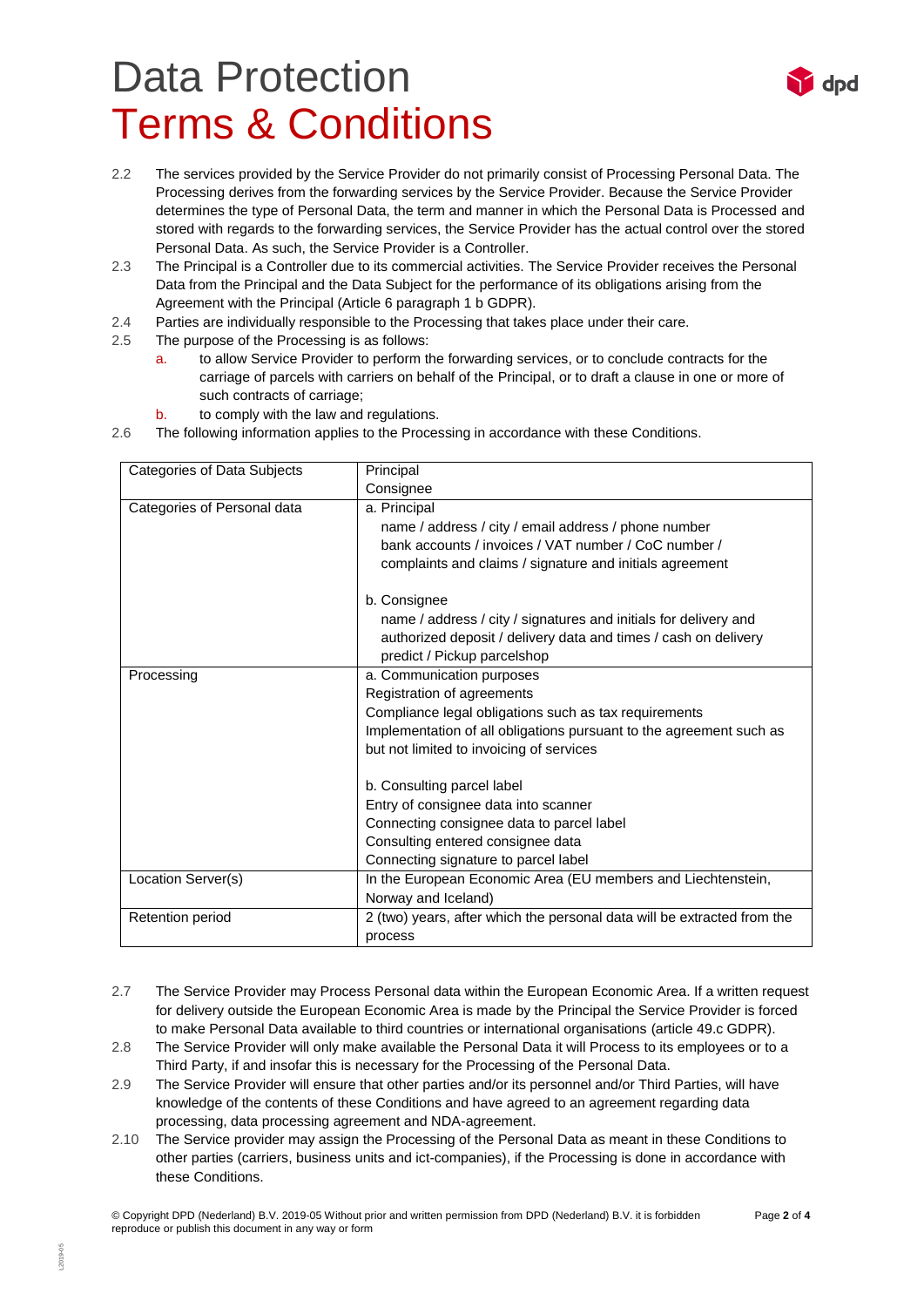

- 2.11 Parties shall maintain a record of processing activities performed under its responsibility (article 30.1 GDPR).
- 2.12 Parties guarantees that the Processing of Personal Data is done in accordance with article 6 GDPR (Lawfulness of processing).
- 2.13 Parties guarantee that the contents, the use and the instruction to Process the Personal Data as meant in these Conditions is not unlawful and does not infringe upon any rights of Third Parties.

### **Article 3. Obligations and security**

- 3.1 Parties will take in accordance with article 24 GDPR suitable, technical and organisational measures with regards to securing Personal Data against loss or any form of unlawful Processing. These measures guarantee – taking into account the current level of the relevant technology and the costs of the measures (article 25 GDPR) – an appropriate level of security, taking into account the risks involved with the Processing and the nature of the Personal Data.
- 3.2 Parties will, with regards to the obligation of Notification, provide all necessary information to the Dutch Data Processing Authority within 72 hours after a Personal Data Breach has been discovered (article 33.1. GDPR). The Notification will be done by the Party under whose care the Data which was involved with the Breach was Processed.

### **Article 4. Requests**

4.1 The Parties are individually responsible to comply with requests from the Data Subject concerning data processing that take place in-house as described in article 15 up to and including article 21 GDPR.

### **Article 5. Confidentiality**

- 5.1 All Personal Data which the Service Provider receives from the Principal and/or collects in accordance with these Conditions and the Agreement, is confidential and may not be disclosed to third parties.
- 5.2 The non-disclosure obligation of article 5.1 does not apply if:
	- a. the Principal or Data Subject consents to the disclosure of the Personal Data;
	- b. the disclosure is in accordance with these Conditions or the Agreement;
	- c. any legal obligations exists to disclose this information to a Third Party, in which case the Service Provider will inform the Principal.
- 5.3 This article 5 will remain in force for a period of two years after the Agreement has ended or until the moment all Personal Data has been destroyed.

#### **Article 6. Audit**

- 6.1 The Service Provider may inform the Principal concerning his duly fulfilled obligations of the GDPR, at its own initiative by conducting an audit by an independent Third Party regarding the processing that takes place.
- 6.2 If the audit is not provided by the Service Provider within a reasonable period of time, the Service Provider will comply with reasonable requests by the Principal to have an audit performed by the Principal or an independent Third Party, so that the Principal may verify whether the Agreement is being fulfilled. The Principal bears the cost for such an audit. The Service Provider shall provide access to its buildings and computer facilities, as well as providing all other requests cooperation, if and insofar necessary to enable the Principal to ensure the obligations of the Agreement are met. However, under no circumstances shall confidential information belonging to the Service Provider be placed on a data carrier and provided to the Principal or be placed on a data carrier by the Principal. The Principal will not obtain any data carriers with confidential information belonging to the Service Provider. The Principal shall treat all information which is disclosed during an audit as strictly confidential. If the Principal believes the Service Provider must take certain technical and organisational security measure, the Service Provider will reasonably assess such a request.